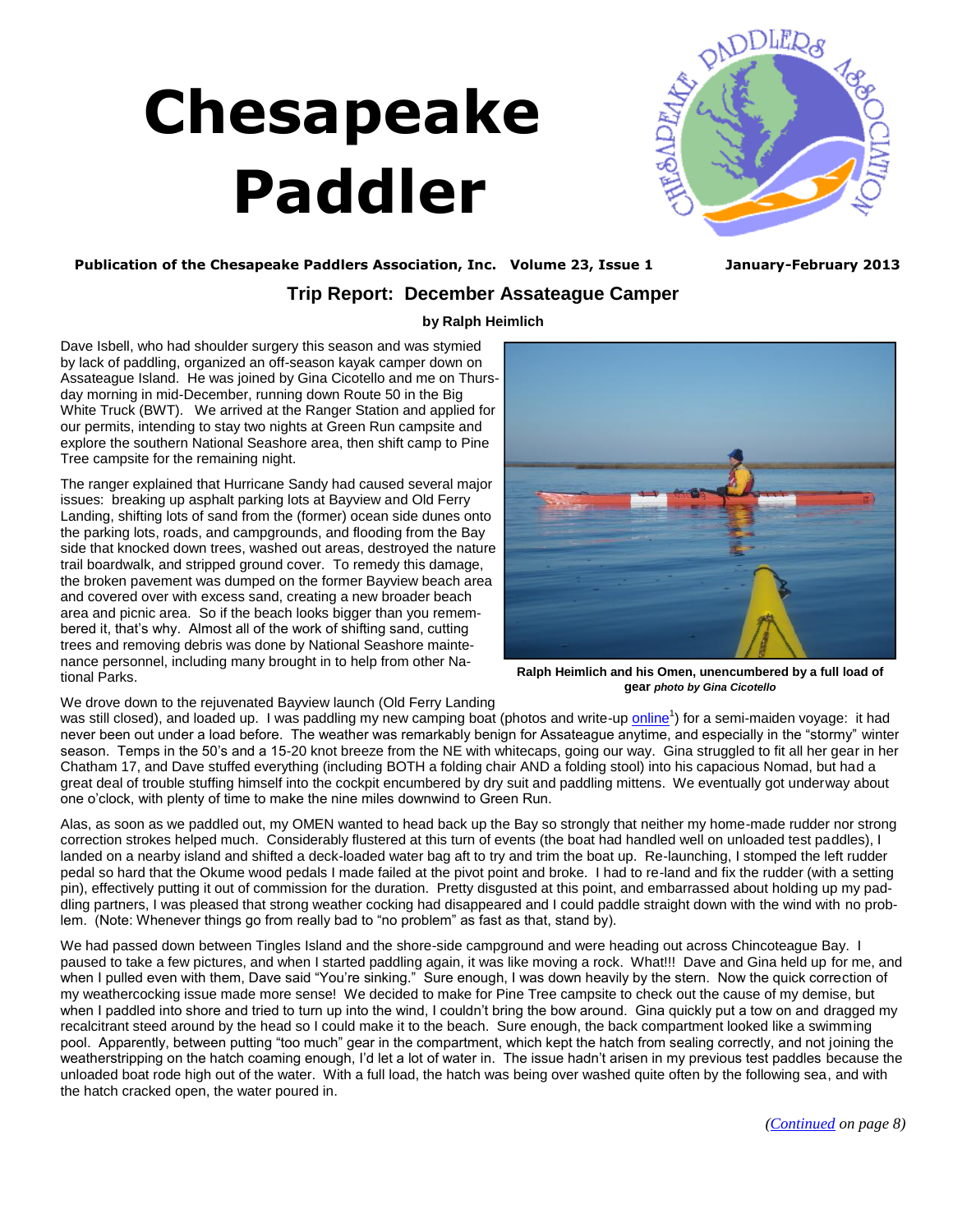## <span id="page-1-0"></span>*(Continued from page 7)*

- **Bank Expenses** were \$86 for checks.
- **Equipment Expenses** were \$502.50 for rescue floats to be used in onwater events such as swim supports and demo days. Obtained by the efforts of Dave Biss.
- **Piracy Stipends for 2012** were \$2,262.19.
- **Insurance** was \$2,740.18. This was essentially unchanged, increasing by just \$2.30.
- **UMCP Pool Sessions** were \$900.
- **Annual Meeting Expenses** were \$362.
- **Holiday Party Expenses** were \$117.99.
- **Trip Planning Expenses** were \$58.60.

Note that the various charts may have minor inconsistencies due to the fact that the Income and Spending report is generated by financial banking software and does not track PayPal income until it is transferred into the bank account**.** Any questions please e-mail me at [Treasurer@cpakayaker.com.](mailto:Treasurer@cpakayaker.com)

Richard Stevens **Treasurer** 

## *[\(Continued](#page-0-0) from page 1)*

Oh well, that's what dry bags in the hatches are for—except that the air purge valve on my big taper bag had failed, so water got into the food bag, and I hadn't dry bagged my sleeping pad, cook kit and stove (water won't hurt them, will it?). Fortunately, removing the water restored the sea worthiness of my craft (for now). However, by this time it was about three o'clock and sundown this close to the winter solstice was rapidly approaching, so we opted to camp at Pine Tree, rather than paddle the additional four miles down to Green Run and arrive after dark.

Pine Tree has to have the most elaborate toilet structure I've ever seen. The Park people had raked the debris from a wide circle around the toilet (maybe to keep the pit draining correctly?), had sawed up dozens of Loblolly Pines (no problem with firewood this trip), and bulldozed a lot of fresh sand in to restore the road. Pine needles and other jetsam covered the camping areas, and there was mud drying in alligator-skin cracking patterns that had clearly flooded in from Sandy. Some of the picnic tables lacked a seat or a plank, but there were enough sound ones to choose from. We quickly staked out our preferred tent sites, unpacked, started a fire against the coming night, and started on dinner. Because both of my pasta pacs were pre-soaked with sea-salt laden water (from the Bay), I offered to cook for Dave if he would do the honors the following night. My trusty (rusty) Coleman Peak I (probably older than many of our CPA members) was cranky, but after nearly exhausting Gina's lighter, I finally got it roaring along.

After dinner, we luxuriated by the fire, enjoyed the occasional glimpses of the Geminid meteor showers and the rest of the glittering wintertime array of stars in the inky sky, and later welcomed the sliver of new moon before it sunk beneath the western horizon.

Friday morning dawned early, and we were awakened by the duck hunters greeting the morning sun with 12 gauge salutes. Yes, Virginia, December is duck season in Maryland! Abandoning my warm sleeping bag, I hiked down the road and across the flats to the beach. The fresh sand showed a plethora of raccoon, fox, sika and whitetail deer tracks, and even a few duck tracks. Bufflehead and goldeneye flashed nervously through the small stream alongside the road and great blue herons squawked noisily away. A few anxious ponies grazed across the way, bolting every time another hunter let loose at some ducks. From the wire gate out to the four wheel drive track along the beach, there seemed to be a lot more loose sand driven up by Sandy. The beach itself was shallower, and steeper, packed hard under the strong surf. As I stood there looking out to sea, a couple of fishermen in four wheelers drove by down the beach.





Back at camp, Gina and Dave were nearly done with breakfast, and we discussed paddling plans for the day. Rather than pack up, we were going to camp at Pine Tree for two days and then see about plans for Saturday night. (Note: If you change the itinerary on the back country permit, call the ranger and let them know. Cell service on Assateague is very good, and they need to know where you are in case they have to evacuate you). We finished cleaning up and launched to paddle down island again, heading for Popes Bay.

After the breeze on Thursday afternoon, there was no wind at all on Friday, but a sunny day with temps headed to the high 50's. Duck hunters were still popping away in a desultory fashion at 9 AM, but we didn't have any close calls. It is so unusual (for me at least) to be paddling at Assateague with little or no wind. Small flocks of three to six Bufflehead took flight in front of us or cut across our path flying fast and low. We passed a flock of small geese (brant? Or maybe just junior Canada geese). The vistas and lack of definitive landmarks always make the distances at Assateague seem longer than they really are. It seemed like we paddled forever to cover the four miles down to the Pirate Island marking the entrance to Green Run Bay. The Pirate Islands may be named for 18<sup>th</sup> century buccaneer Charles Wilson, who reputedly buried ten iron-bound chests of silver worth over \$1 million on Assateague Island, but was hung before he could recover it (see [http://treasureworks.com/forums/214](http://treasureworks.com/forums/214-treasure-legends/4315-buried-treasure-on-assateague-island) [treasure-legends/4315-buried-treasure-on-assateague-island\)](http://treasureworks.com/forums/214-treasure-legends/4315-buried-treasure-on-assateague-island).

We passed the northern edge of Green Run Bay and headed out across it toward the entrance to the Middlemoor Thorofare, the entrance to the winding channel into Popes Bay, barely visible as a break in the marshes to the south. By now, a slight breeze had come up from the south, but we paddled on, correcting our course after a little navigational conference. We noted that the landmarks you can really see (abandoned houses, telephone poles) aren't marked on the charts, and the ones on the charts are difficult to distinguish from the nearly uniform marsh. We entered the thorofare, passing an abandoned house to the right and wove between telephone poles carrying no wire. By now, it was almost noon, and we were still a couple of miles short of Popes Bay, with more broad, winding channel to negotiate, so we abandoned our objective and turned back to explore the old house for a lunch spot.

The National Seashore has inherited a series of structures (this one on Middlemoor, Winter Quarter near Pine Tree, and the fishing shack at Green Run) which serve no purpose beyond attractive nuisance. I wonder why the Park Service doesn't just have some giant bonfires and erase

*[\(Continued](#page-2-0) on page 11)*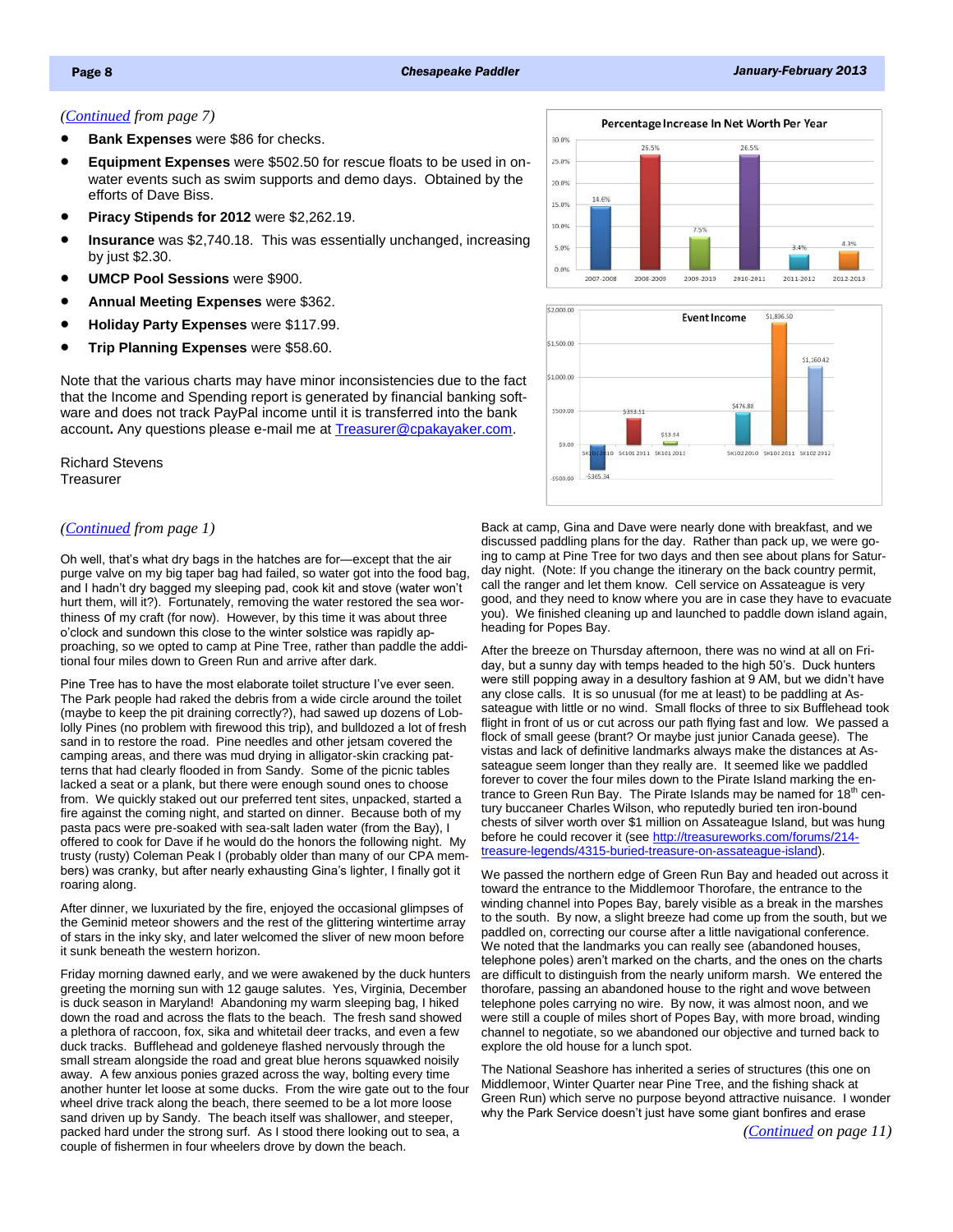# <span id="page-2-0"></span>**15th Annual SK-102, CPA On-Water Kayak Skills Workshop Coming April 26-28, 2013 by Brian Blankinship**

The skills clinic will be held at the same Lake Anna location. The pre-registration form is now on CPA's website: <[CPAkayaker.com/sk102](http://CPAkayaker.com/sk102) >. Please note once you pre-register, you will receive a pre-registration confirmation. When your registration is accepted, you will be invited to pay for the event through PayPal. Once you pay, your registration is complete and your slot secure. You will then receive an email with all the details you need to know about the event. The cost increased this year, but so

did the value. Included in the \$58 cost is a one year membership to CPA and a commemorative, long sleeve, technical shirt. As always the registration includes camping on-site, morning coffee, dinner Saturday night, and access to the volunteer instruction. Here is the schedule:

# **Saturday Morning Session: 9:00-12:00**

BLOCK 1: Kayak Design, Wet Exit, Basic Strokes—If you are new to paddling and/or have not had kayaking lessons

- Discover features separating various kayak designs and their value to you

- Wet Exiting is the most critical kayak skill for safety—a requirement for attending CPA trips

- The proper basic strokes will make your paddling much more fun and efficient.

BLOCK 2: Stroke Improvement, Intermediate Strokes, Bracing—For those who have been paddling for a year or more and are proficient in basic strokes.

- Improve your basic strokes to increase your efficiency and form - Learn intermediate strokes such as hanging draw, draw on the move,

bow rudder - High and low bracing not only keep you upright but are the foundation of several kayak rolls

BLOCK 3: Self Rescues, Group Rescues, Towing—Be able to get yourself and others back into a kayak in deep water. A required safety skill. - Become a self sufficient paddler, able to recover from wet exits

- Be able to rescue another kayaker who had to exit. Several methods are demonstrated

- Learn types of tow systems, methods and how to use them

BLOCK 4: Greenland Style Paddling—What is that thin paddle anyway?

- Advantages of Greenland style paddling

- Design of the Greenland paddle

- Proper Greenland style strokes

# *[\(Continued](#page-1-0) from page 8)*

these eyesores, returning the land to a more natural state. Perhaps some well-meaning vandals can spare the officials a welter of paperwork and expense some dark night. But then, I'd be lost more often.

As we ate our lunch on an oyster shell beach, a returning hunter or oyster dredger stirred up a vast cloud of snow geese over toward Martin Bay in the west. While we couldn't make out a single bird from a distance of two to three miles, the huge number of them rising and honking was highly noteworthy as they undulated and reformed around the passing boat.

After lunch, we took a straight shot back toward camp, with a slight breeze at our back, and what turned out to be a favorable tidal current pushing us along. We covered the four to five miles that had taken more than three hours in the morning, in two hours of steady paddling, arriving back with plenty of daylight for exploration, a nap, and putting gear in order. Nineteen and a half nautical miles for the day, not bad for two seniors and "younger" person.

Another generous fire, a long winter's nap and we awoke on Saturday to another foggy fusillade of duck guns. The weather, which had been so warm and calm for stormy December, held out as the fog cleared off to sun, but the forecast was for rain after midnight, and near certain rain on Sunday. We decided to opt out of putting a wet camp away, and resolved to eat a leisurely

### **Saturday Afternoon Session: 1:00-3:30**

BLOCK A: Stroke Improvement, Intermediate Strokes, Bracing—For those who have been paddling for a year or more and are proficient in basic strokes.

- Improve your basic strokes to increase your efficiency and form - Learn intermediate strokes such as hanging draw, draw on the move, bow rudder

- High and low bracing not only keep you upright but are the foundation of several kayak rolls

BLOCK B: Self Rescues, Group Rescues—If you took Block 1, this is the best follow up course for new paddlers.

- Become a self sufficient paddler, able to recover from wet exits, learn importance of floatation

- Be able to rescue another kayaker who had to exit. Several methods are demonstrated.

BLOCK C: Advanced Rescues—For those proficient in self and group rescues, take it to the next level

- How to rescue a boat without floatation that "sank"

- Techniques to rescue an injured paddler

BLOCK D: Rolling—For more advanced paddlers who have strong bracing skills. The best form of rescue is to never exit the boat Classes are 1:1 to 1:3 instructor to student ratio, and are limited availability.

SK102 is an extremely popular event and always fills up quickly. Those new kayakers attending SK 101—Introduction to Sea Kayaking, get priority registration for SK 102.

breakfast, explore the beach and Winter Quarter on foot a bit, and then pack up and head back to the BWT. Having eaten much of our food and dumping the unused excess water (just in case), packing the boats went much smoother and there was very little deck load to worry about. We paddled out, bidding a fond farewell to Pine Tree camp. The trip back was marked with more and more little rafts of ducks, and try as we might, we didn't see much more exotic than the bufflehead and occasional goldeneye. As we neared Bayview launch, the calmness of the water seemed tropical, and wholly out of character with my usual impression of Assateague. While I'd somehow ditched my weather witch reputation (ascending spirals of worse and worse weather with each trip I made to the seashore), the trip had not been without trials of the equipment kind. I headed home with a lengthy to-do list of changes and refittings before the OMEN would be my ideal camping boat.

Many thanks to Dave Isbell for instigating and accommodating my troubleplagued boat, and to Gina Cicotello for coming along and sharing her fund of stories of trips from the Adirondacks to the Bahamas. My few pictures (I was too busy bailing) are online at

[https://picasaweb.google.com/102459087707170525949/AssateageCamper](https://picasaweb.google.com/102459087707170525949/AssateageCamperDecember2012)  [December2012](https://picasaweb.google.com/102459087707170525949/AssateageCamperDecember2012) and Gina's at [http://pasadenagina.smugmug.com/Kayaking/](http://pasadenagina.smugmug.com/Kayaking/Assateague-Dec-2012/)  [Assateague-Dec-2012/.](http://pasadenagina.smugmug.com/Kayaking/Assateague-Dec-2012/)

<sup>1</sup>Customizing a CLC Patuxent 19.5 (10/6/12): [http://www.cpakayaker.com/forums/](http://www.cpakayaker.com/forums/viewtopic.php?f=39&t=7066&p=25144&hilit=omen#p25144) [viewtopic.php?f=39&t=7066&p=25144 &hilit=omen#p25144](http://www.cpakayaker.com/forums/viewtopic.php?f=39&t=7066&p=25144&hilit=omen#p25144)

APEAKE PADDLERS ASSO